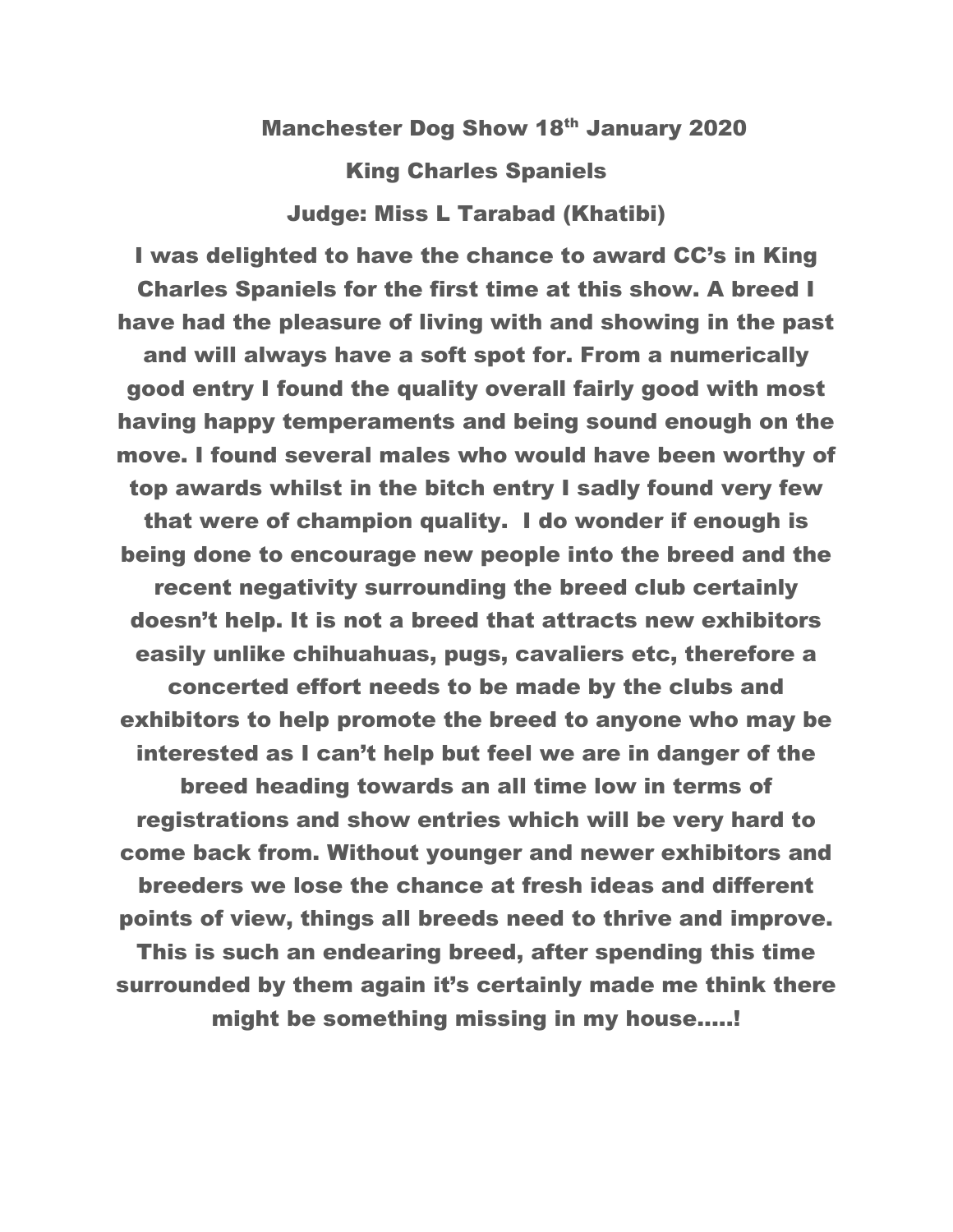Puppy Dog (5,1) A lovely start to the day with 4 nice babies.

- 1. Coupland's Mitapip Royal Diplomat with Tucherish. 10 month b/t who immediately caught my eye being more forward in development than the rest of the class and ever so confident in the ring. Beautiful head with delightful expression, dark round eyes, plenty of fill beneath, short wide muzzle with good turn up and nicely finished lips. Nicely arched neck allowing for a proud head carriage, super topline, sound front and rear assembly and good chest and ribbing for age. Moving freely with a particularly nice side gait, little untidy out and back but hopefully will improve with maturity. The start of a nice coat, well presented as always from this exhibitor. Delightful temperament and eager showman, should mature well. BP.
- 2. Blewett's Othmese Regal Dandy. 6 month old well marked tri of a lovely size and type. Sweetest of heads with large dark eyes, well cushioned muzzle, good dome and low set ears. Neat shape with ample neck, good bone and feet, short loin and level topline. A little apprehensive on the stack but moved with confidence holding a nice outline.
- 3. Southam's Cavella Oliver Twist.

## Junior Dog (4,1)

1. Mochrie's Downsbank Jeffrey. Well balanced 12 month tri of lovely quality. Compact and cobby with ample reach of neck, good chest and ribbing, firm topline and sound rear. Very nice head and expression with good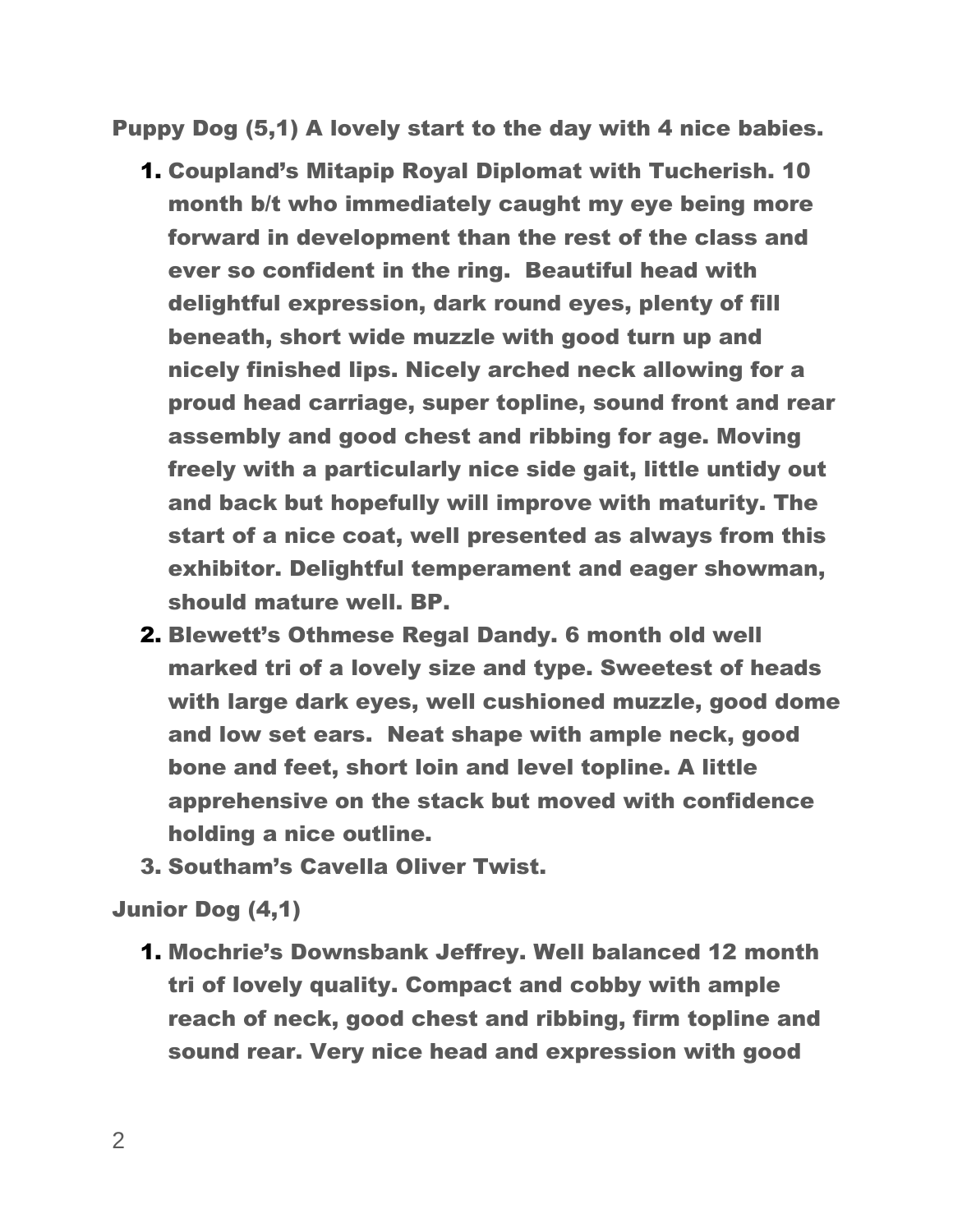dome, short well cushioned muzzle and dark correctly placed eyes. Moved with an elegant gait maintaining his outline well. In plenty of attractively marked coat. Still has some maturing to do but was in my consideration for higher award.

- 2. Smith's Justacharma Magic Goes On. Another nice young tri in good coat presented in sparkling condition and with a delightful temperament. 14 months old, small and compact with body developing as I'd expect for his age, short legs, level back, good bone and feet. Sweet face with good turnup, defined stop and dark eyes. Close decision and should do well as he continues to mature.
- 3. Clarke's Poltomic Black Magic.

Post Grad Dog (6,4)

- 1. Cox's Petitpaws Black Prince. Small, short coupled b/t nearing 4 years. Not as cobby as I'd like but decent enough substance and bone. Nicely domed head with ample cushioning, dark expressive eyes, would like more turnup. Moved happily, looking particularly good in profile.
- 2. Austin's Dragonheart Fall Breeze. Small, well marked tri with nice substance, good spring of rib, short loin and good bone. Decent head shape with good width of underjaw, adequate fill to face and dark eyes that could be a little larger. Moved happily but tended to lose his topline.

Limit Dog (9, 3)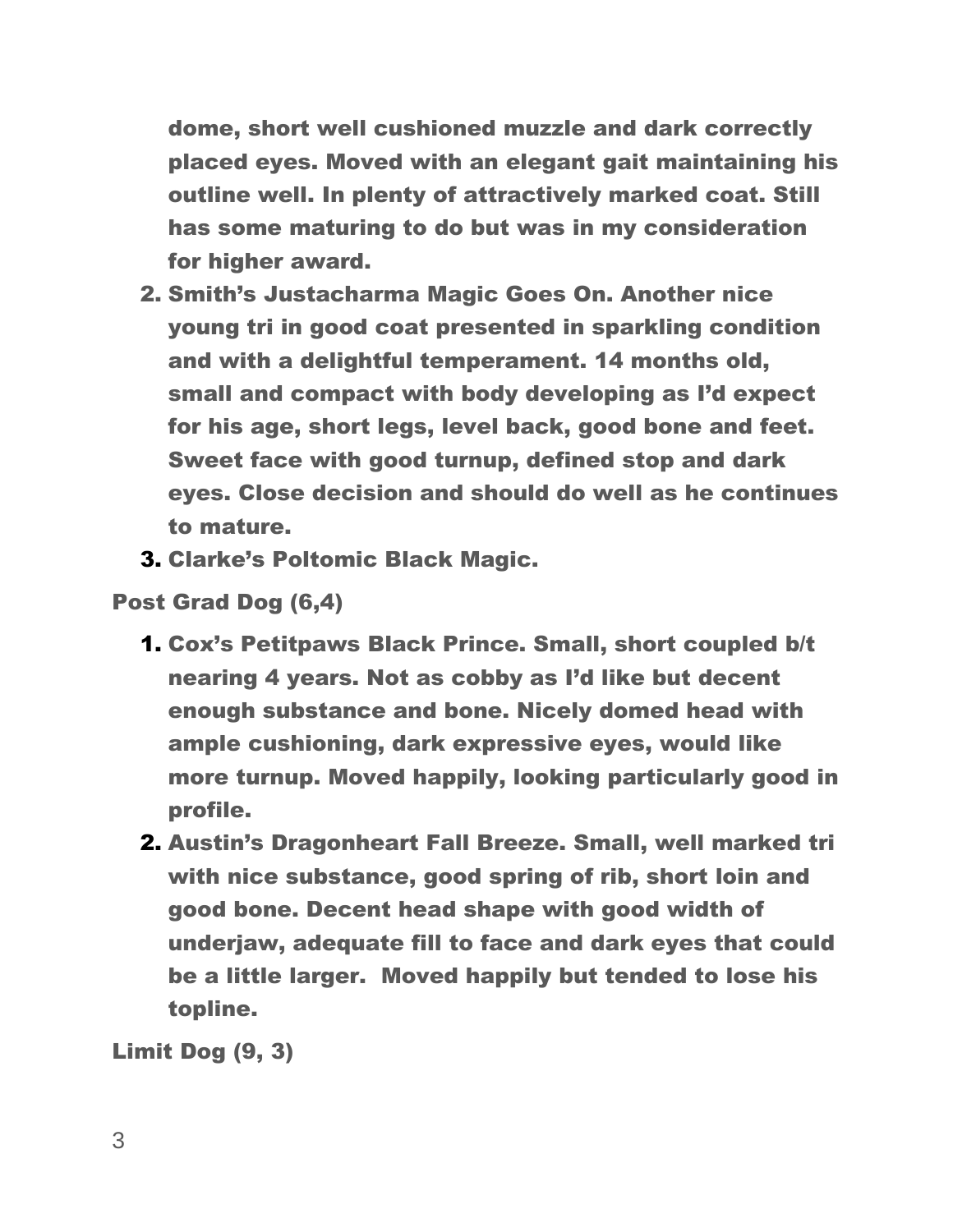- 1. Kendall, Askins & Wileman's Chocolate Moonlight at Headra. Not the obvious winner at first glance but the more I saw the more I liked! Not in the best of coats but had nothing to hide with the best outline in the class. Small, compact and cobby with ample reach of neck, decent shoulders, firm topline and well set and carried tail. Large, masculine head with dark round eyes, wide muzzle, good dome, low set ears and a pleasant expression. Moved very smartly maintaining his outline perfectly at all times. Has a super attitude in the ring and easily one of the best males in the entry.
- 2. Tonner's Headra's Inspiration at Halbinsel. This one caught my eye initially having such a beautifully presented, well marked tri coat and attractive head. Correct size and substance, just needs a touch more neck for balance. Super head qualities with beautiful eyes and ample fill beneath, good turnup, short wide muzzle, defined stop and low set well furnished ears. Moved happily holding his outline well. Another with a lovely temperament, lovely type and interesting to see comes from the same kennel as 1.
- 3. Clarke's Stonepit Wilfred for Poltomic.

Open Dog (7,3)

1. Bowles-Robinson's Rus CH. Descartes of Nevskogo Hobbita. This 3 year old well marked tri was a little too much for me but overall I thought him a worthy winner of this class. Very masculine head, large and well cushioned with dark eyes and defined stop. Would prefer a stronger underjaw but still has a nice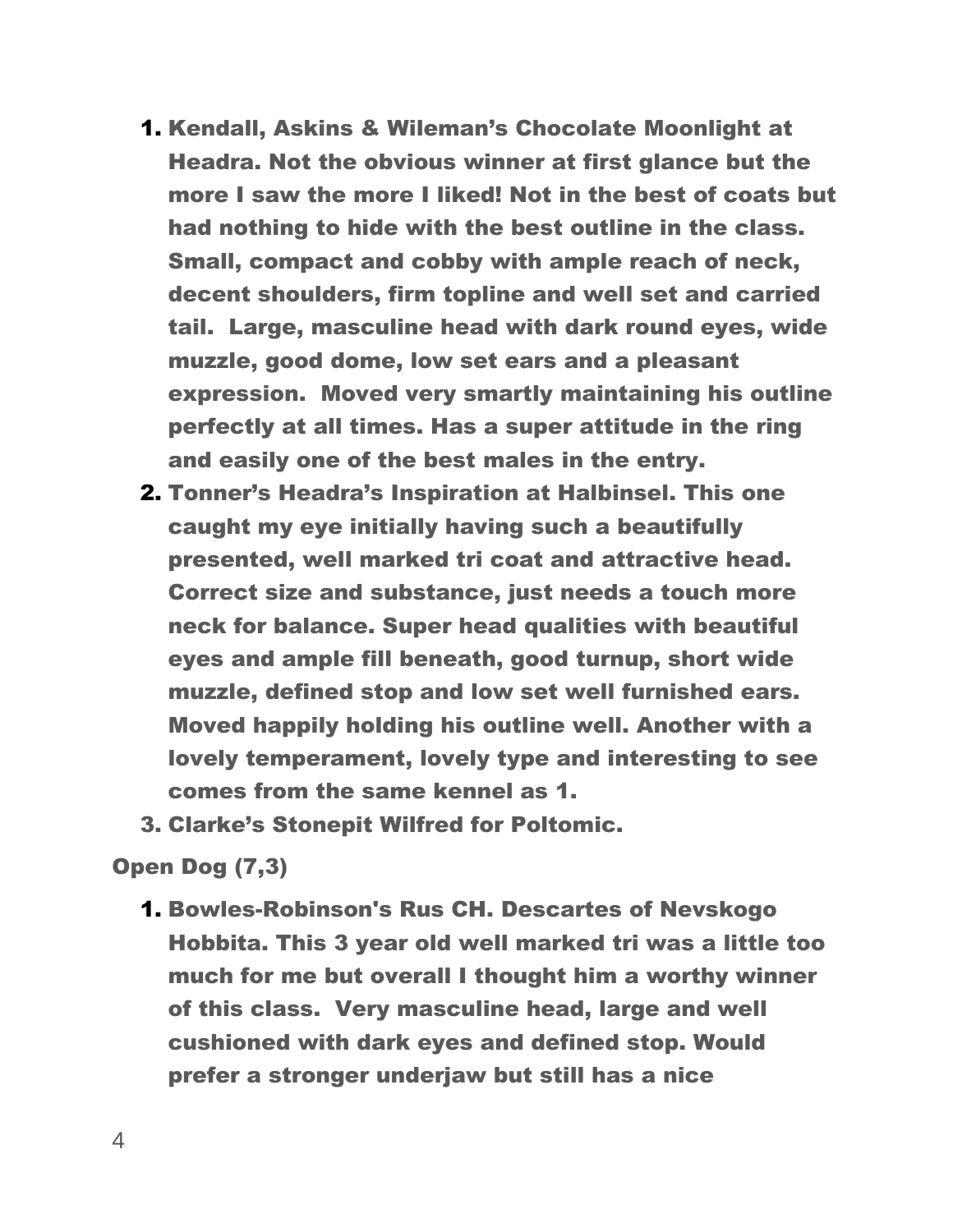expression. Very nice front and rear angulation with firm level topline between, ample neck and well set and carried tail. As always from this kennel, presented in super coat and condition. Moved well just felt he didn't have the elegance I was looking for in the challenge being a heavier type than I prefer.

- 2. Kirschbaum & Gillhespy's Ger CH. Bonitos Companeros Deluxe Chardonnay. Another nice tri (it seems tri's are by far the strongest for quality) more the type I like but at just 2 years old he still has some maturing to do. Liked his size and compact shape, good front and rear assembly with firm topline and good tail carriage. Lovely head shape with good dome and turnup, well placed eyes, low ears and good width to jaw. Very happy showman moving with attitude, head held high and tail wagging. I imagine he'll appeal to many in the coming year.
- 3. Mallows's Ch. X-Jewel Od Dvou Orechu Binglui.

Veteren Dog (5,1) What a super class, I never thought veteran would be the class worth waiting for!!

1. Schemel's Ch. Tudorhurst Commodore. This dog just owned the ring today, his type, immaculate coat, condition and absolutely typical charlie attitude could not be ignored. His head is beautiful; Large and masculine with good dome, full over eyes and well filled beneath, short wide muzzle with good turnup, large dark eyes, low set well furnished ears all giving such a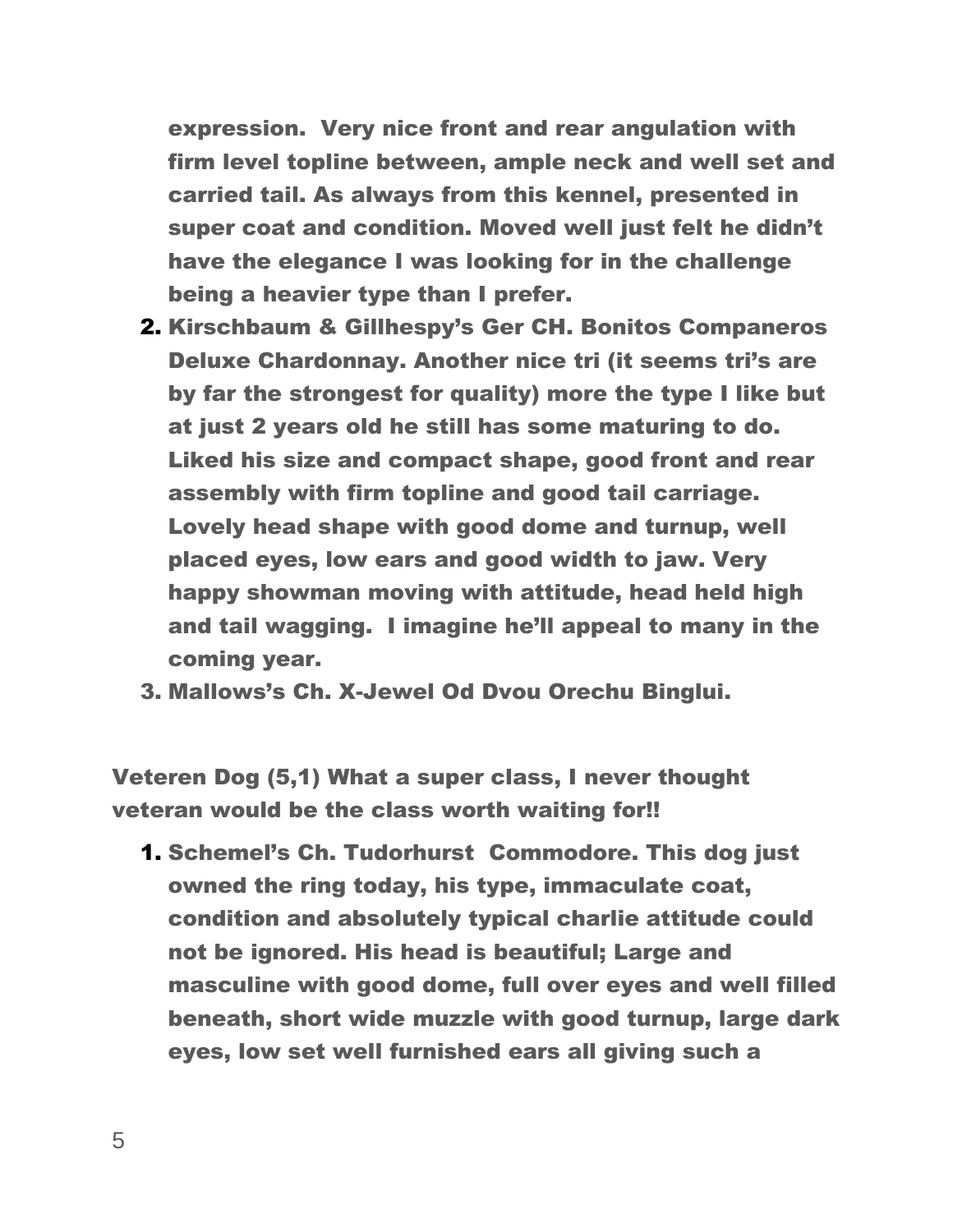typical expression. His conformation is equally as impressive from his arched neck, well laid shoulders, straight front, deep chest, cobby body and well angulated rear. He moved with such an elegant, effortless gait, accurate in all directions and so obviously full of his own self importance! Presented in the most fabulous coat and condition, you could never guess he was a veteran. An absolute credit to his owners and a fabulous example of this lovely breed. I just loved him and he won the CC with some to spare. CC, BOB.

- 2. Clarke's Stonepit Super Sydney For Poltomic. Another veteran that hides his years well. This one another tri, less of him all through than 1 but still well balanced and with super substance. Compact frame with short legs, good chest and ribbing, good angulation fore and aft, level topline and well set and carried tail. Beautiful head and expression with well domed skull, good width of jaw, dark expressive eyes and plenty of fill beneath. Such a purposeful action on the move reflecting his sound conformation and happy temperament. One that would be more than worthy of his title and so unlucky to meet 1 today. RCC.
- 3. Smith's Ch. Headra's Truly Magic is Justacharma. I just had to mention yet another superb champion who I've always liked, almost 8 years old now and as with 1 & 2 in quite fabulous condition and a credit to his owners. Just wasn't making as much of himself on the move on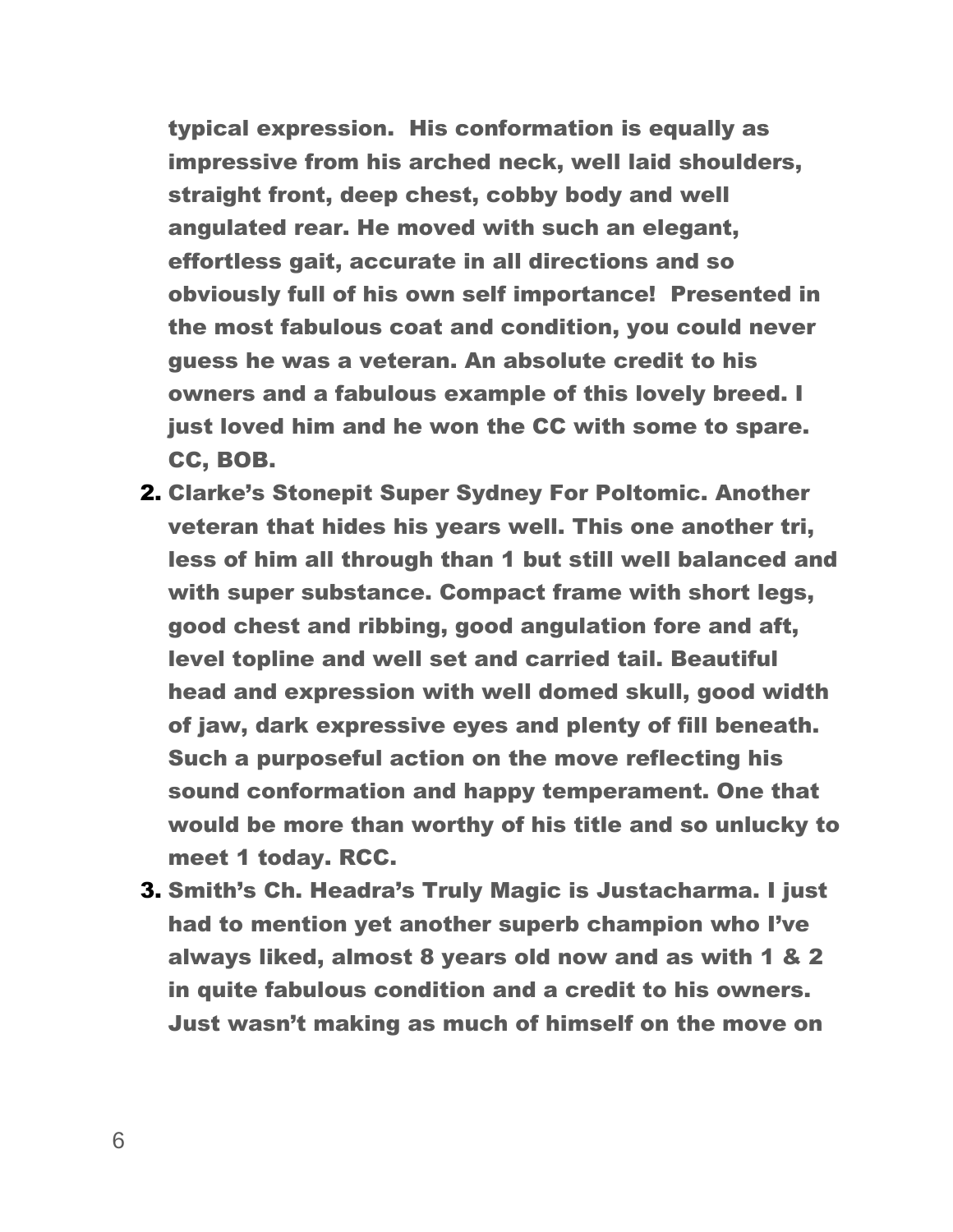the day which gave the others the edge but certainly one of the best males in the entry.

## Puppy Bitch (2)

- 1. Blewett's Othmese Gyselle. Beautiful headed 6 month b/t who didn't make the most of herself on the stand but really made a nice picture on the move. Nice size and super substance, chest and rib for her age. Good reach of neck into well laid shoulders, level topline and correctly set and carried tail. Such a pretty feminine head with beautiful large dark eyes, good turnup and width of jaw, low set ears and good dome. Confident on the move holding herself well with head carried proudly, covering the ground well with an accurate gait. Has the start of a quality coat with lovely bright tan markings. Should do well as she grows in confidence. Lovely baby. BPB.
- 2. Constable's Mitapip Russian Romance. This 9 month old ruby certainly had no problem with confidence! Litter sister to my BP and much further behind in development at present. Small and compact, shoulders could be better but has decent topline and good bone for her size. Her exuberance affected her movement but I'd much rather see a puppy happy than nervous!

Junior Bitch (3)

1. Mochrie's Downsbank Snowdrop. Litter sister to the junior dog class winner and very similar in size and shape. She was the most typical here with nicely shaped head, turnup and cushioning. Lovely reach of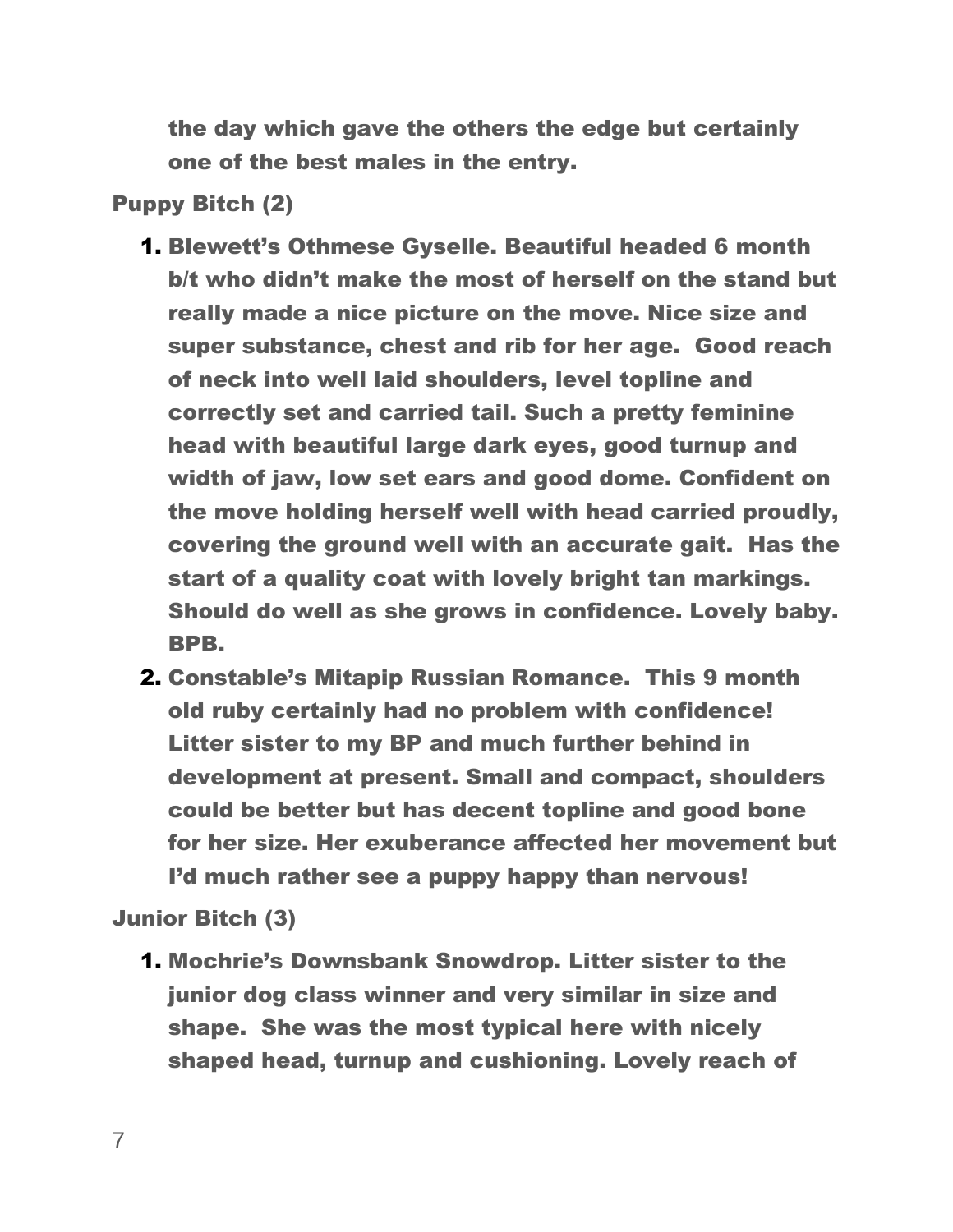neck, short loin, compact and well balanced in profile with good bone and feet. Let herself down on the move being rather unsettled. Still only young so hopefully with time and maturity she'll settle as she is a nice type.

- 2. Stanbury's Cofton To the Moon and Back to Inixia. Very petite well marked tri. Loved her pretty face with good dome, turnup and beautiful eyes. Neat little shape but really lacking in body and substance at present so will need a lot of time. Delightful temperament and sound on the move.
- 3. Lunt's Simannie Sunshine State.

Post Grad Bitch (5,3)

- 1. Mallows' Grace Od Dvou Orechu Binglui (imp). B/t nearing 2 years old still needs to finish maturing in body but is an attractive type with plenty to like. Feminine, well domed head with lovely big dark eyes, short muzzle with good width of jaw and turnup. Nice neck and shoulders, level topline and well turned stifles. In decent coat with lovely bright markings, moving freely maintaining her outline well.
- 2. Baker's Cofton Fly Me to the Moon. Tri litter sister to 2<sup>nd</sup> in junior and again very petite and raw at present. Her head is delightful with pretty eyes and the sweetest expression. As with her sister she is very narrow all through and will need plenty of time to mature in body. Moved soundly but rather proud of her tail.

Limit Bitch (6,2)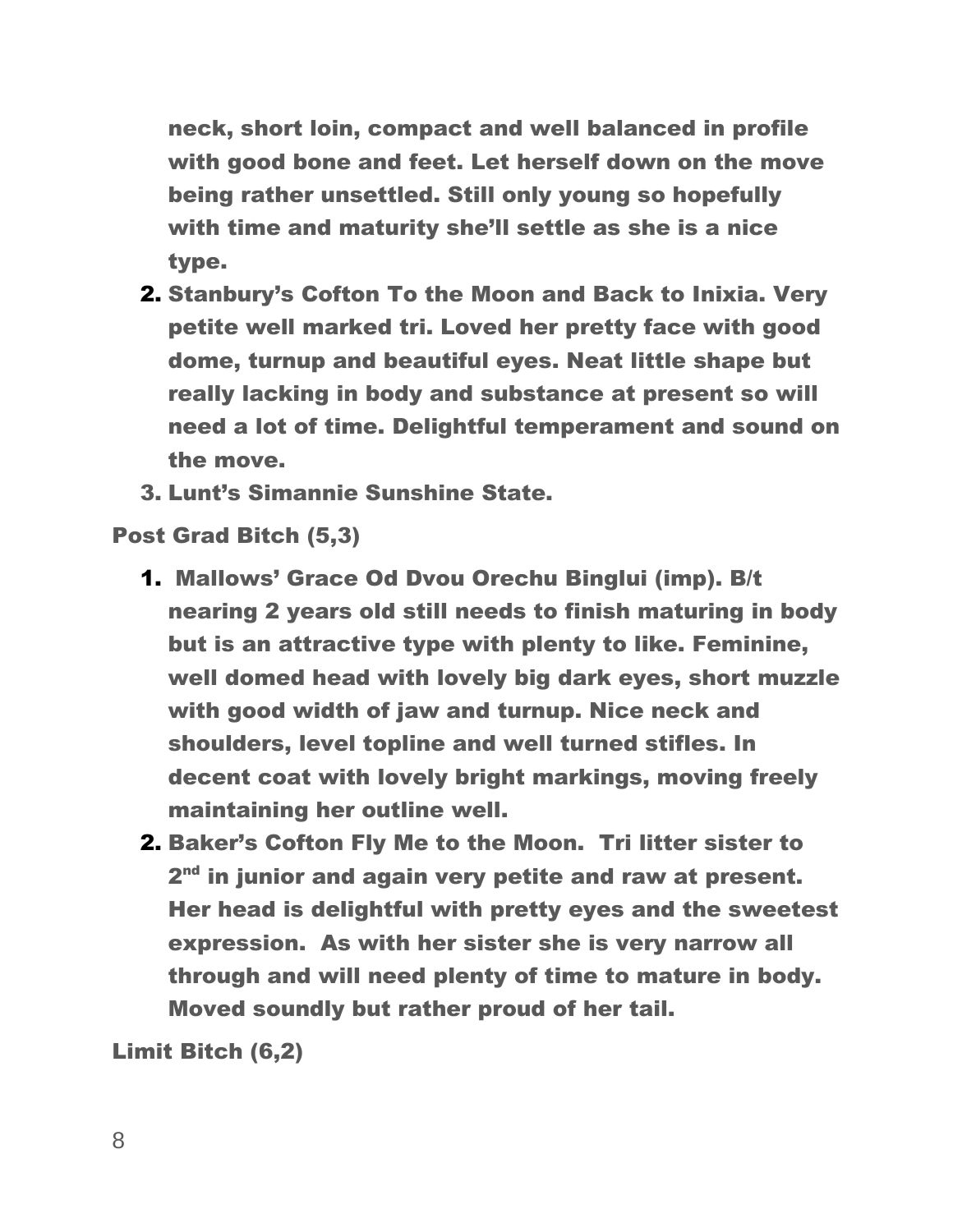- 1. Coupland's Mitapip Renaissance By Tucherish. 2 year b/t in superb condition and in beautiful quality coat. Pretty head with large dark eyes with plenty of fill beneath, long ears set correctly, short wide muzzle with decent underjaw. Soundly constructed with good neck and shoulders, firm topline, good chest and ribbing, short loin and well angulated rear. Moved with confidence as always from this exhibitor, looking particularly good in profile. Lovely temperament and handled to an advantage.
- 2. Gurtner's Oprah De Melcourt. This 21 month tri has the most beautiful head and if I were judging on that alone she would have been the winner here no question! Large and well cushioned with super dome, full over her beautiful eyes, defined stop, short muzzle, super turnup and width of jaw and beautiful well furnished ears set perfectly. Lovely substance, cobby with short legs and good feet. Rather long in body which didn't give the outline I was looking for and tended to lose her topline on the move. A real shame as there is much to like.
- 3. Rushton's Justacharma She Is so Magic at Tiflin.

Open Bitch (5,2) A small open class but all 3 were of lovely quality.

1. Miller & Ryan's Ch. Clussexx Reign It In Cavallibrook (imp). Well marked tri nearing 5 years who was totally out of coat but couldn't be denied a win here. Super sound to go over with such a well conditioned body it's obvious she is well exercised. Ample reach of arched neck, correct front assembly, good depth of chest and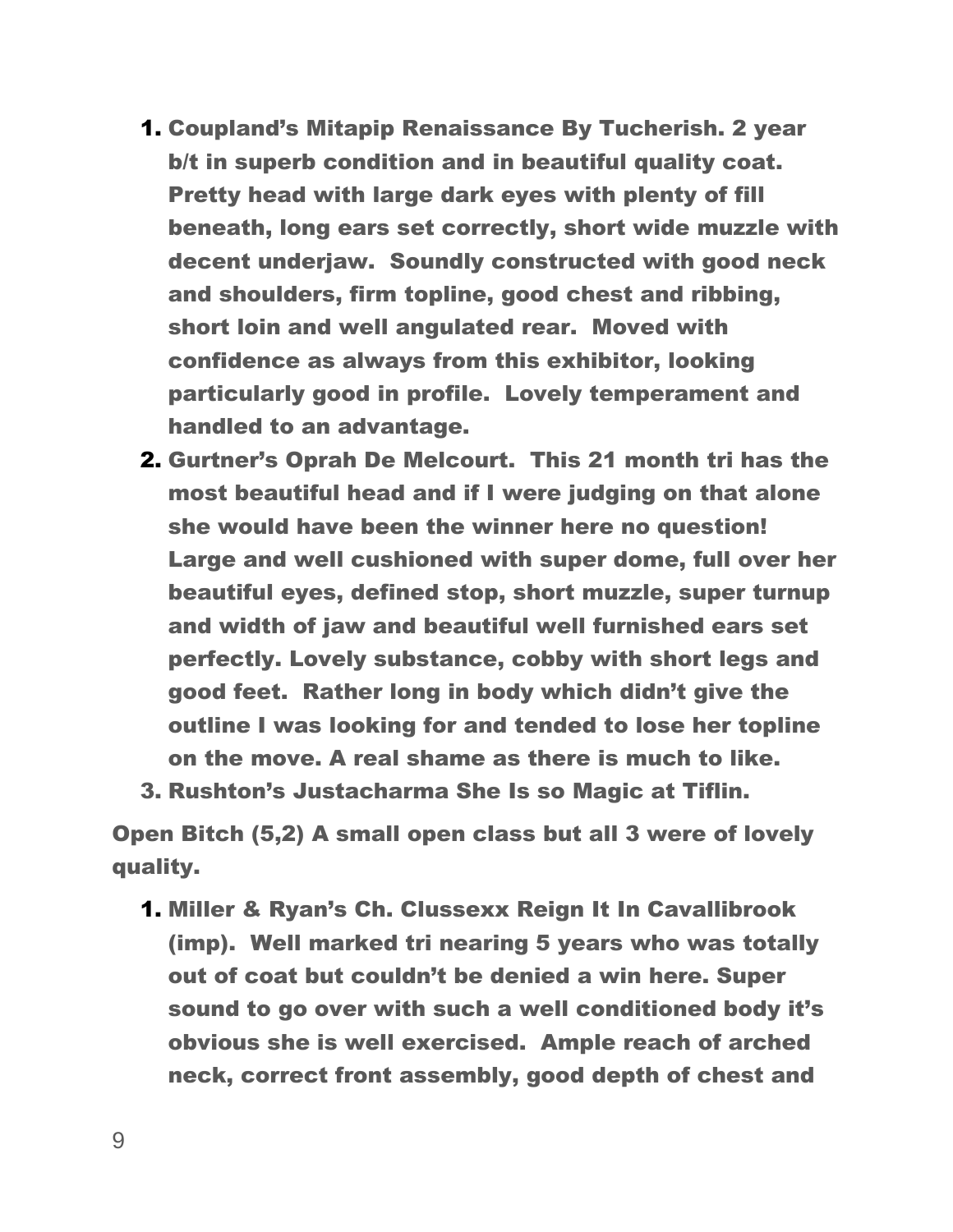spring of rib, short strong loin and well angulated rear. Topline absolutely perfect with tail set straight off her back and carried perfectly. Pretty head with ample cushioning, short wide muzzle with good turnup, nice dome and low set ears. Moved with precision and purpose holding and elegant outline with head held proudly and tail wagging happily. A more than worthy Champion who was the only other bitch I considered for the cc in the challenge, just missing out to the veteran who was in full bloom. RCC.

- 2. Austin & Baker's Ch. Cofton Dancing Through Life JW. Quality tri with a fabulous temperament (as did most from this breeder). Very similar in size and shape to 1 with a nice cobby body, deep chest, short legs and good feet. Pretty, correctly shaped head with lovely dark round eyes, good cushioning beneath, wide, neatly finished muzzle and pleasing expression. Sound on the move but didn't have the outline of 1 in profile so had to settle for 2<sup>nd</sup> here. Presented in beautiful coat and condition.
- 3. Blewett's Cofton Tallisker with Othmese.

Veteran Bitch (2) Yet again I had to wait until veteran to find my winner!

1. Bowles-Robinson's Ch. Baldragon She Demands JW. Well known beautifully marked tri bitch nearing 8 years old who never seems to age! I first judged her as a junior before she gained her title and remember how exciting she was back then so I was delighted to see her step into the ring now as a veteran. Her size and